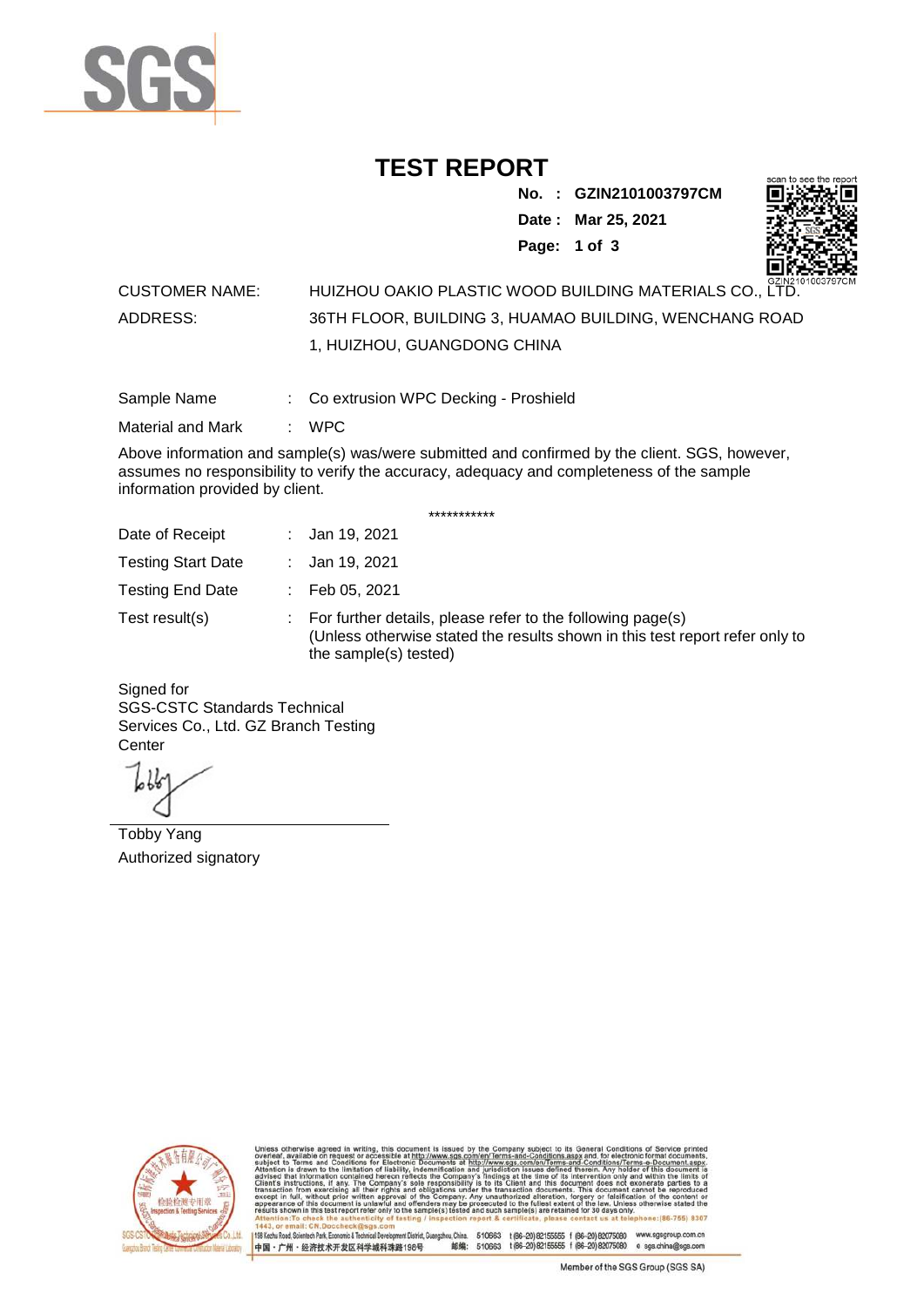

# **TEST REPORT**

**No. : GZIN2101003797CM Date : Mar 25, 2021 Page: 2 of 3** 

Summary of Results:

| No. | $\tau$ est Item $\,$             | Test Method                                   | Result     | Conclusion |
|-----|----------------------------------|-----------------------------------------------|------------|------------|
|     | Swelling and Water<br>Absorption | EN 15534-1:2014 Section<br>8.3.1& EN 317:1993 | See result | Pass       |

Note: Pass : Meet the requirements;

Fail : Does not meet the requirements;

/ : Not Apply to the judgment.

Original Sample Photo:





Conditions/Terms-e-Docu<br>srein. Any holder of this d 8307